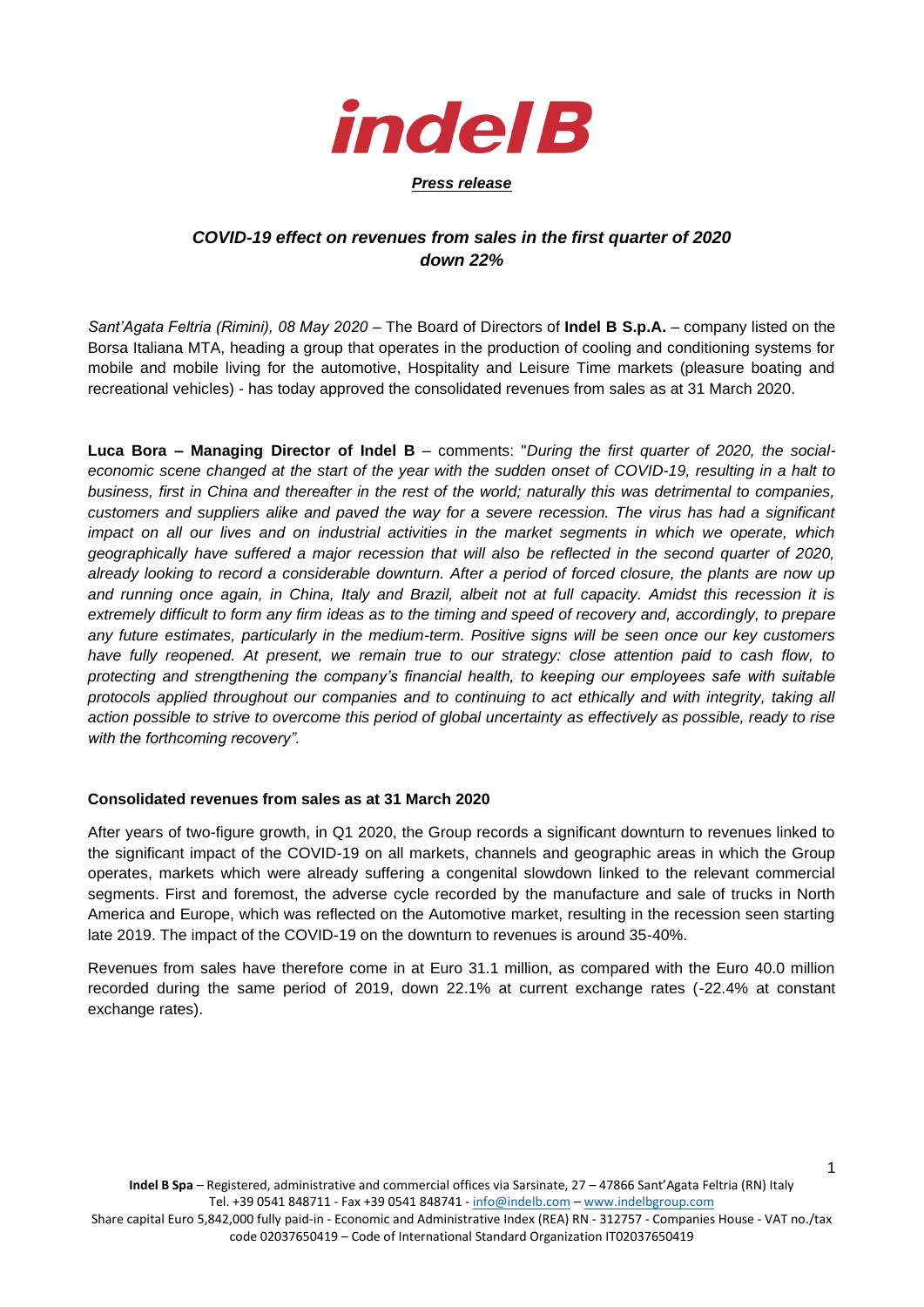## **Revenues from sales by market**

| (in thousands of Euro)             | Q1 2020 | %    | Q1 2019 | %    | Change   | % change |
|------------------------------------|---------|------|---------|------|----------|----------|
| Automotive                         | 16,960  | 56%  | 24,635  | 62%  | $-7,675$ | $-31.2%$ |
| Hospitality                        | 3,531   | 11%  | 4,058   | 10%  | $-527$   | $-13.0%$ |
| Leisure                            | 3,928   | 13%  | 4.597   | 12%  | $-669$   | $-14.6%$ |
| Cooling Appl.                      | 1.709   | 6%   | 760     | 2%   | 949      | 124.9%   |
| Components & Spare parts           | 4.377   | 14%  | 5,546   | 14%  | $-1,169$ | $-21.1%$ |
| <b>REVENUES FROM PRODUCT SALES</b> | 30,505  | 100% | 39,596  | 100% | $-9,091$ | $-23.0%$ |
| Other revenues                     | 642     |      | 387     |      | 255      | 65.9%    |
| <b>REVENUES FROM SALES</b>         | 31.147  |      | 39,983  |      | $-8,836$ | $-22.1%$ |

The negative trend, brought about by the phenomena described, is linked to a reduction of almost all markets on which the Group operates.

The Automotive market records a decline of 31.2%, coming in at Euro 17.0 million as compared with the Euro 24.6 million of the same period 2019.

The Hospitality market recorded a reduction of 13.0%, going from Euro 4.1 million in the first quarter of 2019 to Euro 3.5 million in the first quarter of 2020.

The Leisure market recorded a reduction of 14.6%, going from Euro 4.6 million in the first quarter of 2019 to Euro 3.9 million in the first quarter of 2020.

A positive trend of 124% is recorded on the Cooling & Appliance market, which goes from Euro 0.8 million in Q1 2019 to Euro 1.7 million for Q1 2020, for the new projects linked to the wine cellars and milk storage refrigerators.

The Components & Spare market, whose decrease of 21.1% is connected with the sale of components, goes from Euro 5.5 million in the first quarter of 2019 to Euro 4.4 million in the same period of 2020.

As regards the sales channels, the OEM<sup>1</sup> (Original Equipment Manufacturer) channel booked revenues of Euro 14.9 million as compared with Euro 20.2 million during the first quarter of 2019, down 26% as a result of the negative cycle of Automotive Truck in North America and Europe and the COVID-19 pandemic.

The AM<sup>2</sup> (After Market) channel has booked revenues of Euro 11.0 million as compared with Euro 13.1 million during the first quarter of 2019, down 16%, mainly as a result of the downturn to the Hospitality and Leisure markets.

Finally, the Others channel booked revenues of Euro 4.6 million as compared with Euro 6.3 million for the first quarter of 2019, down 27%.

On a geographic level, the Indel B Group has recorded a downturn to revenues from sales in all geographic areas.

In Europe, revenues from sales are down 17.4%, going from Euro 18.9 million in the first quarter of 2019 to Euro 15.6 million in the same period of 2020, mainly due to the decline in the Automotive OEM market.

In Italy, revenues from sales are down 16.2%, going from Euro 10.7 million in the first quarter of 2019 to Euro 9.0 million in the same period of 2020, for a reduction recorded on almost all markets, except for Cooling Appliances.

In the Americas, revenues from sales are down 42.1%, going from Euro 8.7 million in the first quarter of 2019 to Euro 5.0 million in the same period of 2020, mainly due to the decline in the Automotive OEM market.

In the Rest of the World, revenues from sales are down 31.0%, going from Euro 1.3 million in the first quarter of 2019 to Euro 0.9 million in the same period of 2020.

*<sup>1</sup> OEM Original Equipment Manufacturer. Customer segment that purchases third party manufacturer components specifically designed for use in the products sold or finished products, which are therefore marketed under own brand. The OEM channel is transversal to all markets.* 

*<sup>2</sup> AM (After Market) Sales channel characterised by the manufacture of goods developed not according to customised projects commissioned on specific customer request, but rather intended for marketing under own brand or the "ISOTHERM" brand owned by Indel Webasto Marine, by Indel B.*